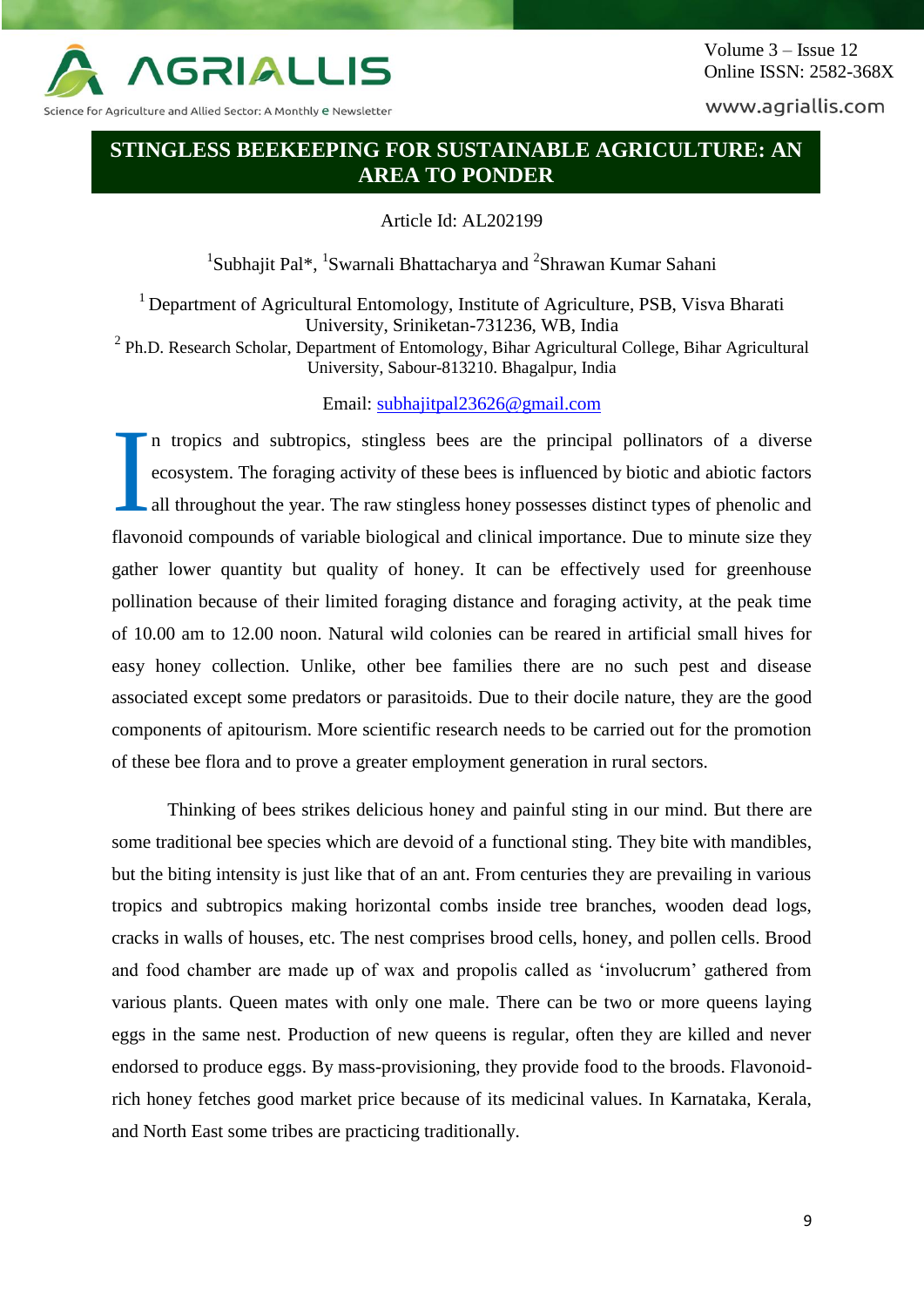

### **Role of Stingless Bee**

**Pollination:** Due to the polylectic nature, they play an ecological role by pollinating wild and cultivated plants through foraging.

**Research:** From the Cretaceous period stinglessbee species co-evolved along with the local vegetation.Also, the greater abundance in tropical forests and vivid diversity fetches fair research attention.

**Aesthetic Value:** Aesthetics is another area of the economic importance of stingless bees that involve the making of artifacts such as jewellery and souvenirs to bring happiness and relief to people.

**Apitourism:** As these eco-friendly bee species are stingless and not ferocious,therefore it provides a great opportunity for tourism. A natural forest environment with nests and different designs of beehives will attract people who would want to try out some of the bee products.

**Nutritional and Medicinal Honey and Other Hive Products:** Honey is mainly made up of glucose and fructose. It also contains minerals, vitamins, other nutrients, and is also popular for its exceptional medicinal (antioxidant and antibiotic) properties. They are the great gatherers of pollen and producer of beeswax, which is extensively used in cosmetic industries. The propolis are having antibiotic properties that are effective in healing wounds and infections in the body.

### **Foraging Activity and Crop Choiceof Stingless Bee**

Till date, there are more than 500 species that have been reported from various parts of the globe. Out of that 130 species are identified as potential pollinators of varied crop species. Stingless bees are the generalist flower visitors of broader range plant species viz. field crops, fruit and vegetable crops, weeds, medicinal-aromatic and ornamental plants throughout the twelve months. They prefer mainly small flowers, dense inflorescence, flowers with long corolla tubes that are wide enough for the bees to enter and white or yellow-coloured flowers. It is effectively used for greenhouse pollination because of their limited foraging distance and foraging activity at the peak time of 10.00 am to 12.00 noon.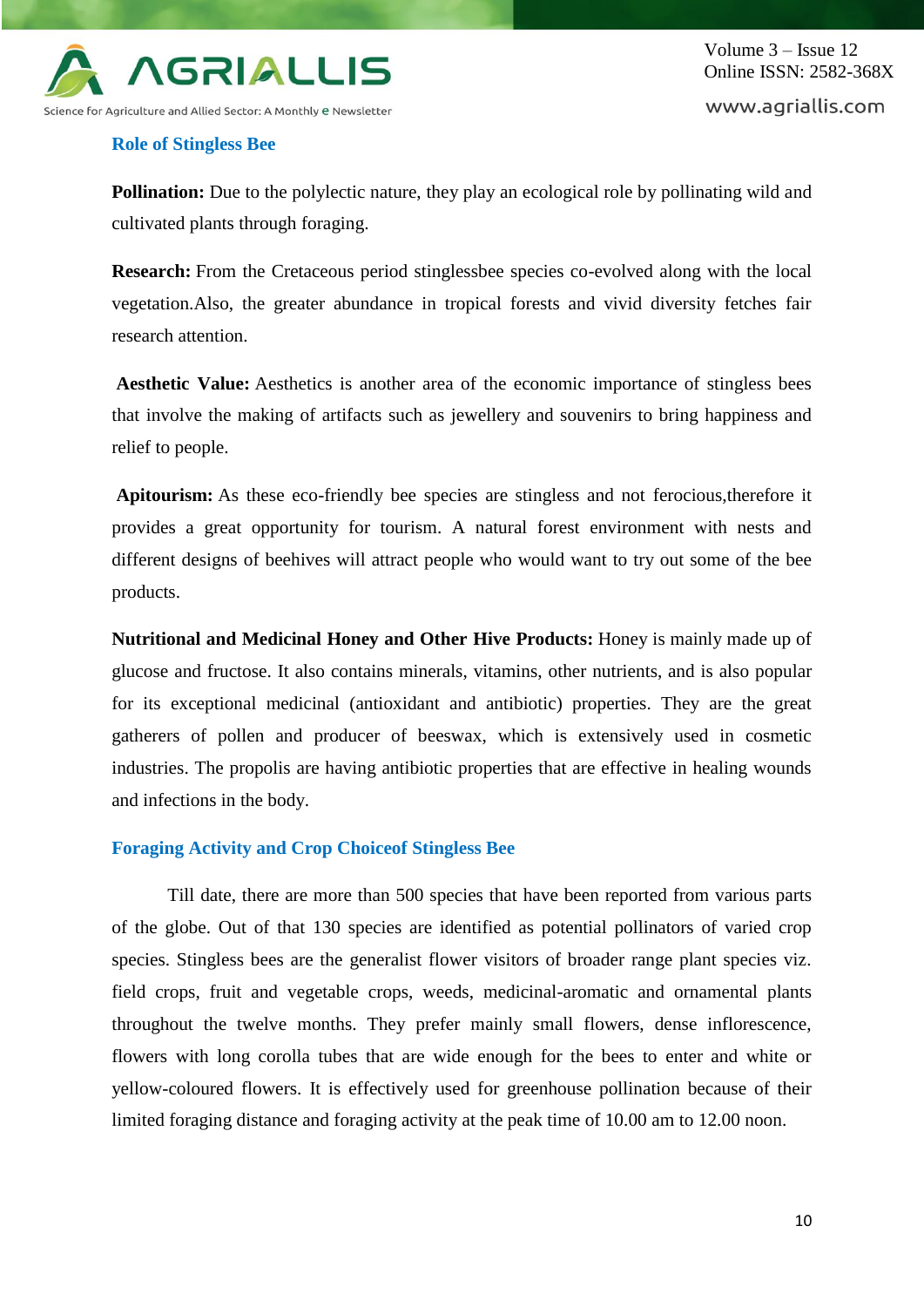

# **Nesting Habitats and Rearing of Stingless Bee**

www.agriallis.com

Diversity in nesting habitats from varied climatic and geographic conditions are seen in these minute creatures. In South India, they are found prevalently in different ecological zones involving tropical evergreen, semi-evergreen, grassl and, moist deciduous, dry deciduous, shrublands, freshwater wetland, subtropical secondary scrub, grassy slopes and



Fig.1: Stingless bee queen with broods.

thorny scrub type of forest vegetation. Stingless bee constructs their nests in old tree trunks or human dwelling places like cracks and crevasses of constructed walls, hollow iron pools, or bamboos. They can be reared in artificial wooden hives, bamboo hives, or PVC boxes of varied sizes.



Fig.2: Stingless bee colony with honey pots.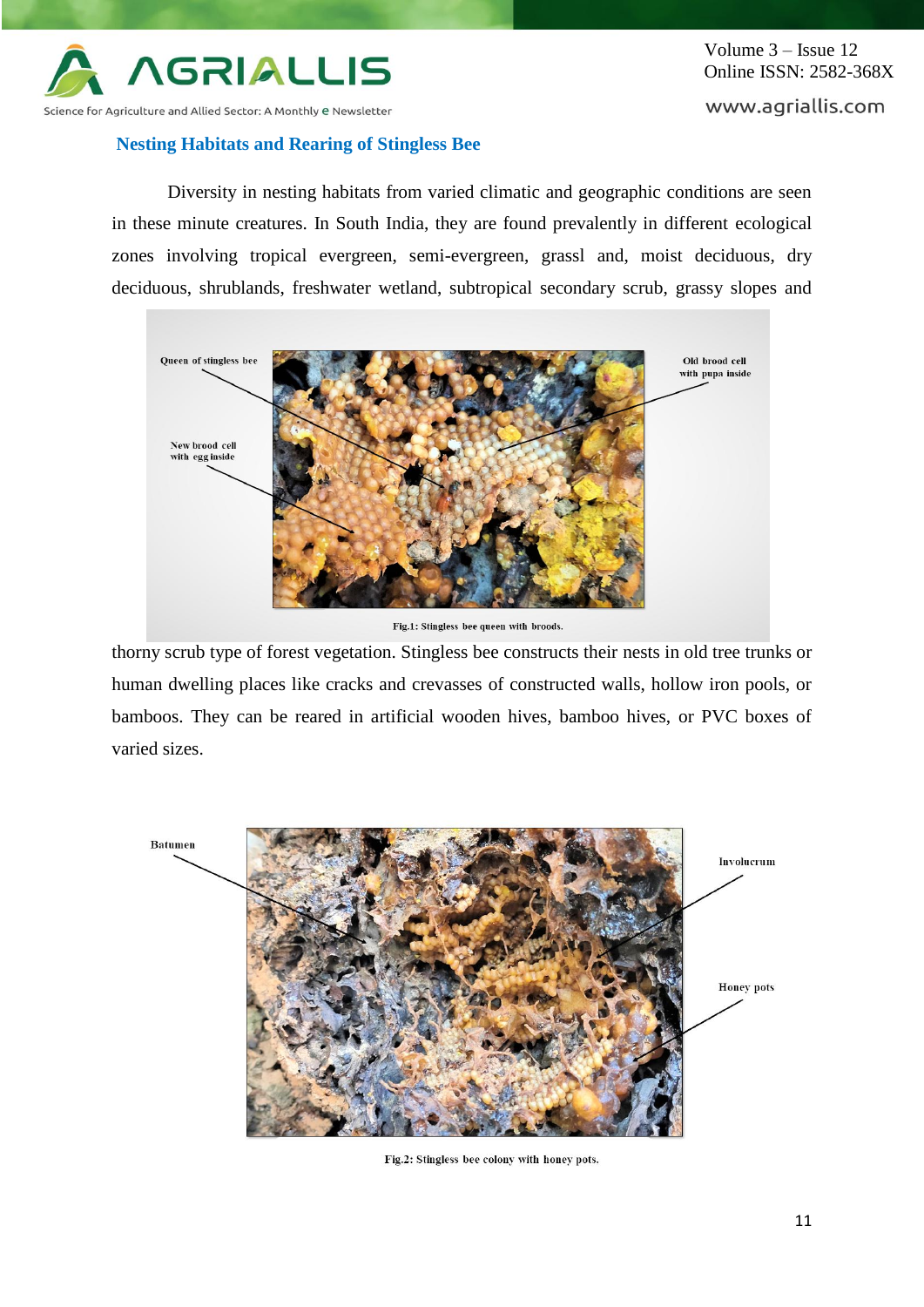

www.agriallis.com



Fig. 3 : Stingless bee colony with brood and bee bread.

### **Pests Association**

There is no such important disease associated with this bee species. However, they do suffer from predation, parasitism like flies, ants, spiders, mites, wasps, birds, lizards, toads, and, of course, humans, which are common pests of social bees worldwide.

**Syrphid fly:** One of the most serious pests with bright orange-yellow and black markings and is frequently observed hovering near nests during summer. They are widely available in all regions where stingless bee colonies are present.

**Phorid fly:** Phorid fly are mostly associated with Australian stingless bee species. It hovers outside and hunts singly. Once a bee is out for foraging the wasp swoops from back in an unpredictable way and takes up to its nest.

**Dry fruit mite**: Dry fruit mites are the serious concern on *T. iridipennis* colonies in India. The infestation initiates from the pollen store and subsequently spreads over the brood cells. Later it declines the worker strength of the colony by carrying away all food store and young ones.

### **Advantages of Practicing Stingless Bee Colony**

 As like, other honey bees they are environment and human-friendly domesticated bees. They are safe to keep near to a farmhouse and handled by people who are allergic to other traditional bees.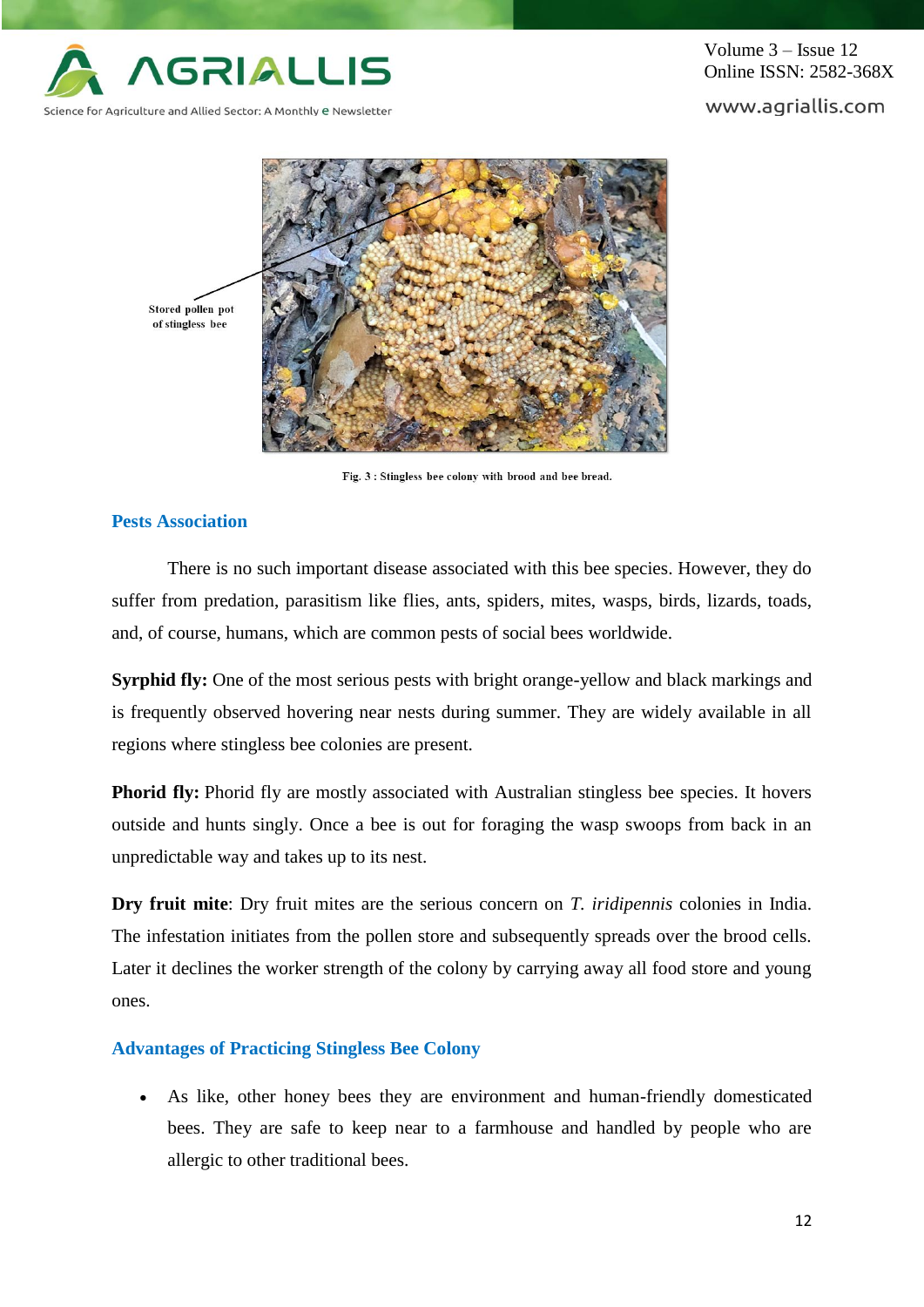

www.agriallis.com

Science for Agriculture and Allied Sector: A Monthly e Newsletter

- Swarming is absent in stingless bees because the mature physogastric queen is unable to fly. However, they make a new colony with the newly emerged queen if the nest is full. So, there is no chance of completely losing the entire colony.
- Due to the small-sized body, their foraging range is also much narrower compared to the commercial one. Hence, they could be utilized effectively in homestead gardening or polyhouses.
- The small size of this kind gives access to forage in varieties of flowers, whose opening is too narrow to permit other bees. Thus, making a peaceful coexistence with other commercial bees.
- There are no such pests and diseases associated with them, unlike the commercial bee species. However, they have some natural enemies with less economic importance.

### **Conclusion and Future Prospects**

It is fascinating to rear these wild bees in traditional domestic ways. On artificial rearing each colony produces 600-700 gm of honey per year, fetching a good market value of around Rs. 3000 to 5000 per kg. In Ayurveda, meliponid honey possesses a great demand due to its exceptional medicinal (antioxidant and antibiotic) properties. Recent adverse actions such as Deforestation or habitat degradation, Intensive applications of Agrochemicals, Lack of knowledge, Destructive harvesting, Climatic changes, etc. are forcing these eco-friendly bees under threat. With new scientific approaches, higher production can be achieved, which would prove to be an alternative employment generation for unemployed youths. Further research on the medicinal property of stingless honey, propolis, and other bee products will help to find a solution for many ailments.

### **References**

Desalegn, B. (2020). Biology and Management of Stingless Bees.Oromia, Ethiopia. https://www.researchgate.net/publication/340948872

Karthick, K. S., Chinniah, C., Parthiban, P., and Ravikumar, A. (2018). Prospects and challenges in Meliponiculture in India. International Journal of Research Studies in Zoology, 4(1): 29-38.